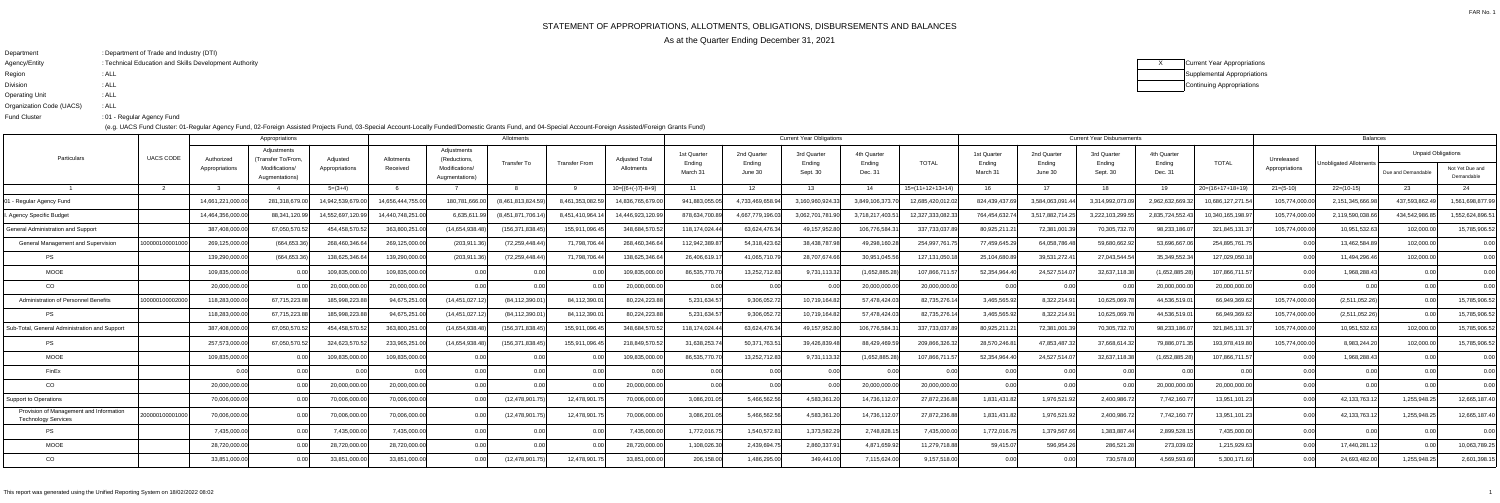| Department               | : Department of Trade and Industry (DTI)               |
|--------------------------|--------------------------------------------------------|
| Agency/Entity            | : Technical Education and Skills Development Authority |
| Region                   | : ALL                                                  |
| <b>Division</b>          | : ALL                                                  |
| <b>Operating Unit</b>    | : ALL                                                  |
| Organization Code (UACS) | : ALL                                                  |
| <b>Fund Cluster</b>      | :01 - Regular Agency Fund                              |
|                          |                                                        |

| Current Year Appropriations |
|-----------------------------|
| Supplemental Appropriations |
| Continuing Appropriations   |

|                                                                                                                                                   |                 |                              | Appropriations                                                        |                            | Allotments             |                                                                 |                    |                  |                              |                                   |                                  | <b>Current Year Obligations</b>   |                                  |                    | <b>Current Year Disbursements</b> |                                  |                                   |                                  |                    |                              | <b>Balances</b>        |                                                 |                               |  |
|---------------------------------------------------------------------------------------------------------------------------------------------------|-----------------|------------------------------|-----------------------------------------------------------------------|----------------------------|------------------------|-----------------------------------------------------------------|--------------------|------------------|------------------------------|-----------------------------------|----------------------------------|-----------------------------------|----------------------------------|--------------------|-----------------------------------|----------------------------------|-----------------------------------|----------------------------------|--------------------|------------------------------|------------------------|-------------------------------------------------|-------------------------------|--|
| Particulars                                                                                                                                       | UACS CODE       | Authorized<br>Appropriations | Adjustments<br>(Transfer To/From.<br>Modifications/<br>Augmentations) | Adjusted<br>Appropriations | Allotments<br>Received | Adjustments<br>(Reductions,<br>Modifications/<br>Augmentations) | Transfer To        | Transfer From    | Adjusted Total<br>Allotments | 1st Quarter<br>Ending<br>March 31 | 2nd Quarter<br>Ending<br>June 30 | 3rd Quarter<br>Ending<br>Sept. 30 | 4th Quarter<br>Ending<br>Dec. 31 | TOTAL              | 1st Quarter<br>Ending<br>March 31 | 2nd Quarter<br>Ending<br>June 30 | 3rd Quarter<br>Ending<br>Sept. 30 | 4th Quarter<br>Ending<br>Dec. 31 | TOTAL              | Unreleased<br>Appropriations | Unobligated Allotments | <b>Unpaid Obligations</b><br>Due and Demandable | Not Yet Due and<br>Demandable |  |
| $\overline{1}$                                                                                                                                    | $\overline{2}$  |                              |                                                                       | $5=(3+4)$                  |                        |                                                                 |                    |                  | $10=[(6+(-)7)-8+9]$          | 11                                | 12 <sup>12</sup>                 | - 13                              | 14                               | $15=(11+12+13+14)$ | 16                                | 17                               | 18                                | 19                               | $20=(16+17+18+19)$ | $21=(5-10)$                  | $22=(10-15)$           | - 23                                            | 24                            |  |
| Sub-Total, Support to Operations                                                                                                                  |                 | 70,006,000.0                 | 0.00                                                                  | 70,006,000.0               | 70,006,000.00          |                                                                 | (12,478,901.7      | 12.478.901.      | 70.006.000.0                 | 3,086,201.05                      | 5.466.562.56                     | 4,583,361.20                      | 14,736,112.07                    | 27,872,236.88      | 1,831,431.82                      | 1,976,521.92                     | 2,400,986.7                       | 7,742,160.                       | 13,951,101.23      | 0.00                         | 42,133,763.12          | 1,255,948.25                                    | 12,665,187.40                 |  |
| PS                                                                                                                                                |                 | 7,435,000.0                  | 0.00                                                                  | 7,435,000.0                | 7.435.000.00           |                                                                 | _റ.ററി             |                  | 7,435,000.0                  | 1,772,016.75                      | 1,540,572.81                     | 1,373,582.29                      | 2,748,828.15                     | 7.435.000.00       | 1,772,016.75                      | 1,379,567.66                     | 1.383.887.44                      | 2,899,528.1                      | 7.435.000.00       | 0.00                         | 0.00                   | 0.001                                           | 0.00                          |  |
| <b>MOOE</b>                                                                                                                                       |                 | 28,720,000.0                 |                                                                       | 28,720,000.0               | 28,720,000.00          |                                                                 |                    |                  | 28,720,000.0                 | 1.108.026.30                      | 2.439.694.75                     | 2.860.337.91                      | 4.871.659.92                     | 11,279,718.88      | 59.415.07                         | 596.954.26                       | 286.521.2                         | 273,039.02                       | 1,215,929.63       | 0.00L                        | 17,440,281.1           |                                                 | 10,063,789.25                 |  |
| FinEx                                                                                                                                             |                 | $\cap$ $\cap$                | 0.00                                                                  | 0 U                        | 0.00                   | 0.001                                                           | 0.00l              | 0.00             | 0.00                         | 0.00                              | 0.00                             | 0.00                              | 0.00                             | 0.00               | 0.00                              | 0.00                             | 0.00                              | n nr                             | 0.00               | 0.00                         | 0.00                   | 0.00                                            | 0.00                          |  |
| CO                                                                                                                                                |                 | 33,851,000.0                 | 0.00                                                                  | 33,851,000.0               | 33,851,000.00          |                                                                 | (12, 478, 901.75)  | 12,478,901.75    | 33,851,000.00                | 206,158.00                        | 1,486,295.00                     | 349,441.00                        | 7,115,624.00                     | 9,157,518.00       | 0.00 <sub>l</sub>                 | -0.00                            | 730,578.00                        | 4,569,593.60                     | 5,300,171.60       | n ool                        | 24,693,482.00          | 1,255,948.25                                    | 2,601,398.15                  |  |
| Operations                                                                                                                                        |                 | 14.006.942.000.0             | 21.290.550.47                                                         | 14.028.232.550.4           | 14.006.942.000.00      | 21.290.550.47                                                   | (8.283.020.965.94) | 8.283.020.965.94 | 14,028,232,550.47            | 757.374.475.40                    | 4.598.688.157.13                 | 3.008.960.467.90                  | 3.596.704.707.13                 | 11.961.727.807.56  | 681.697.989.71                    | 3.443.525.190.94                 | 3.149.396.580.1                   | 2,729,749,205.5                  | 10.004.368.966.3   | 0.00                         | 2.066.504.742.91       | 433.185.038.60                                  | 1.524.173.802.59              |  |
| OO: Employability increased and/or enhanced                                                                                                       |                 | 14,006,942,000.0             | 21,290,550.47                                                         | 14,028,232,550.4           | 14,006,942,000.0       | 21,290,550.4                                                    | (8,283,020,965.94) | 8.283.020.965.94 | 14,028,232,550.4             | 757,374,475.40                    | 4.598.688.157.1                  | 3.008.960.467.90                  | 3,596,704,707.1                  | 11,961,727,807.56  | 681.697.989.71                    | 3,443,525,190.94                 | 3.149.396.580.                    | 2,729,749,205.                   | 10.004.368.966.3   | 0.001                        | 2,066,504,742.9        | 433,185,038.60                                  | 1,524,173,802.59              |  |
| TECHNICAL EDUCATION AND SKILLS<br>DEVELOPMENT POLICY PROGRAM                                                                                      |                 | 52,298,000.0                 | 13,350,046.98                                                         | 65,648,046.9               | 52,298,000.00          | 13,350,046.9                                                    | (4,879,384.90)     | 4,879,384.90     | 65,648,046.98                | 9,466,817.14                      | 11,266,697.85                    | 6,227,116.28                      | 21,036,786.32                    | 47,997,417.59      | 7,474,991.91                      | 9,695,789.23                     | 9,319,205.9                       | 21,460,976.9                     | 47,950,964.03      | 0.00                         | 17,650,629.39          | 35,000.00                                       | 11,453.56                     |  |
| Formulation of Technical Education and Skills<br>Development Policies, Plans and Programs                                                         | 10100100001000  | 52,298,000.0                 | 13,350,046.98                                                         | 65,648,046.9               | 52,298,000.00          | 13,350,046.9                                                    | (4,879,384.90)     | 4,879,384.90     | 65,648,046.9                 | 9,466,817.1                       | 11,266,697.85                    | 6,227,116.28                      | 21,036,786.32                    | 47,997,417.59      | 7,474,991.91                      | 9,695,789.23                     | 9,319,205.9                       | 21,460,976.9                     | 47,950,964.03      | 0.00                         | 17,650,629.39          | 35,000.00                                       | 11,453.56                     |  |
| <b>PS</b>                                                                                                                                         |                 | 24,579,000.0                 | 6,711,178.98                                                          | 31,290,178.9               | 24,579,000.00          | 6,711,178.9                                                     | 0.00               |                  | 31,290,178.98                | 6.174.987.1                       | 7,012,765.64                     | 4,671,725.65                      | 9,211,442.61                     | 27,070,921.08      | 6,174,987.18                      | 6,848,140.40                     | 4.386.350.8                       | 9,649,989.0                      | 27,059,467.52      | 0.00                         | 4,219,257.90           | 0.00                                            | 11,453.56                     |  |
| <b>MOOE</b>                                                                                                                                       |                 | 27,719,000.0                 | 6,638,868.00                                                          | 34,357,868.0               | 27,719,000.00          | 6,638,868.0                                                     | (4,879,384.90)     | 4,879,384.90     | 34,357,868.00                | 3,291,829.96                      | 4,253,932.21                     | 1,555,390.63                      | 11,825,343.71                    | 20,926,496.51      | 1,300,004.73                      | 2,847,648.83                     | 4,932,855.0                       | 11,810,987.8                     | 20,891,496.51      | 0.00                         | 13,431,371.49          | 35,000.00                                       | 0.00                          |  |
| TECHNICAL EDUCATION AND SKILLS<br>DEVELOPMENT REGULATORY PROGRAM                                                                                  |                 | 82,026,000.0                 | 1,469,654.00                                                          | 83,495,654.0               | 82,026,000.00          | 1,469,654.00                                                    | (1, 174, 700.00)   | 1,174,700.00     | 83,495,654.00                | 13,577,733.27                     | 15, 144, 332. 29                 | 14,399,859.37                     | 33,007,339.57                    | 76,129,264.50      | 10,681,152.40                     | 13,323,010.38                    | 17,511,662.1                      | 34,613,439.5                     | 76,129,264.50      | 0.001                        | 7,366,389.50           |                                                 | 0.00                          |  |
| Development, Implementation, Monitoring and<br>Evaluation of Quality Assurance for Technical<br><b>Education and Skills Development Provision</b> | 10200100001000  | 14,788,000.0                 | 1,469,654.00                                                          | 16,257,654.0               | 14,788,000.00          | 1.469.654.0                                                     | (1, 174, 700.00)   | 1,174,700.00     | 16,257,654.0                 | 3.266.073.7                       | 803,664.30                       | 2.646.509.88                      | 5,937,952.1                      | 12,654,200.00      | 3,266,073.7                       | 792,364.30                       | 2,657,809.8                       | 5,937,952.                       | 12,654,200.00      | n nr                         | 3,603,454.00           |                                                 |                               |  |
| <b>PS</b>                                                                                                                                         |                 | 3,027,000.0                  | 1,450,000.00                                                          | 4,477,000.0                | 3,027,000.00           | 1,450,000.0                                                     | (1, 140, 000.00)   | 1,140,000.00     | 4,477,000.00                 | 2,859,564.08                      | 0.00                             | 0.00                              | 192,435.92                       | 3,052,000.00       | 2,859,564.08                      | 0.00                             | . വ                               | 192,435.92                       | 3,052,000.00       | 0.00                         | 1,425,000.00           | 0.00                                            | 0.00                          |  |
| <b>MOOE</b>                                                                                                                                       |                 | 11,761,000.0                 | 19,654.00                                                             | 11,780,654.0               | 11,761,000.00          | 19.654.0                                                        | (34,700.00)        | 34,700.00        | 11,780,654.0                 | 406.509.63                        | 803,664.30                       | 2.646.509.88                      | 5,745,516.19                     | 9,602,200.00       | 406,509.63                        | 792,364.30                       | 2,657,809.88                      | 5.745.516.1                      | 9,602,200.00       | 0.00                         | 2,178,454.00           |                                                 | 0.00                          |  |
| Development, Implementation, Monitoring, and<br>Evaluation of Assessment and Certification<br>Systems                                             | 310200100002000 | 27,705,000.0                 | 0.00L                                                                 | 27,705,000.0               | 27,705,000.00          |                                                                 |                    |                  | 27,705,000.0                 | 3,370,131.50                      | 6,213,241.99                     | 5,113,660.63                      | 12,904,583.88                    | 27,601,618.00      | 3,171,002.37                      | 5,915,310.03                     | 5,610,721.72                      | 12,904,583.8                     | 27,601,618.00      |                              | 103,382.00             |                                                 |                               |  |
| PS                                                                                                                                                |                 | 18.326.000.0                 | 0.00                                                                  | 18,326,000.0               | 18.326.000.00          | 0.001                                                           | 0.00               |                  | 18.326.000.0                 | 2,762,122.53                      | 5.036.940.06                     | 3,692,156.03                      | 6.834.781.38                     | 18.326.000.00      | 2,762,122.53                      | 4.739.008.10                     | 3.990.087.9                       | 6.834.781.38                     | 18.326.000.00      | 0.00                         |                        |                                                 | 0.00                          |  |
| <b>MOOE</b>                                                                                                                                       |                 | 9,379,000.0                  | 0.00                                                                  | 9,379,000.0                | 9,379,000.00           |                                                                 |                    | -0.00            | 9,379,000.0                  | 608,008.97                        | 1,176,301.93                     | 1,421,504.60                      | 6,069,802.50                     | 9,275,618.00       | 408,879.84                        | 1,176,301.93                     | 1,620,633.73                      | 6,069,802.50                     | 9,275,618.00       | 0.00                         | 103,382.00             |                                                 | 0.00                          |  |
| <b>Competency Standards Development</b>                                                                                                           | 310200100003000 | 39.533.000.                  |                                                                       | 39.533.000.0               | 39.533.000.00          |                                                                 |                    |                  | 39.533.000.0                 | 6.941.528.06                      | 8,127,426.00                     | 6.639.688.8                       | 14,164,803.58                    | 35,873,446.50      | 4,244,076.32                      | 6,615,336.05                     | 9,243,130.55                      | 15,770,903.5                     | 35,873,446.50      | 0.00                         | 3.659.553.50           |                                                 |                               |  |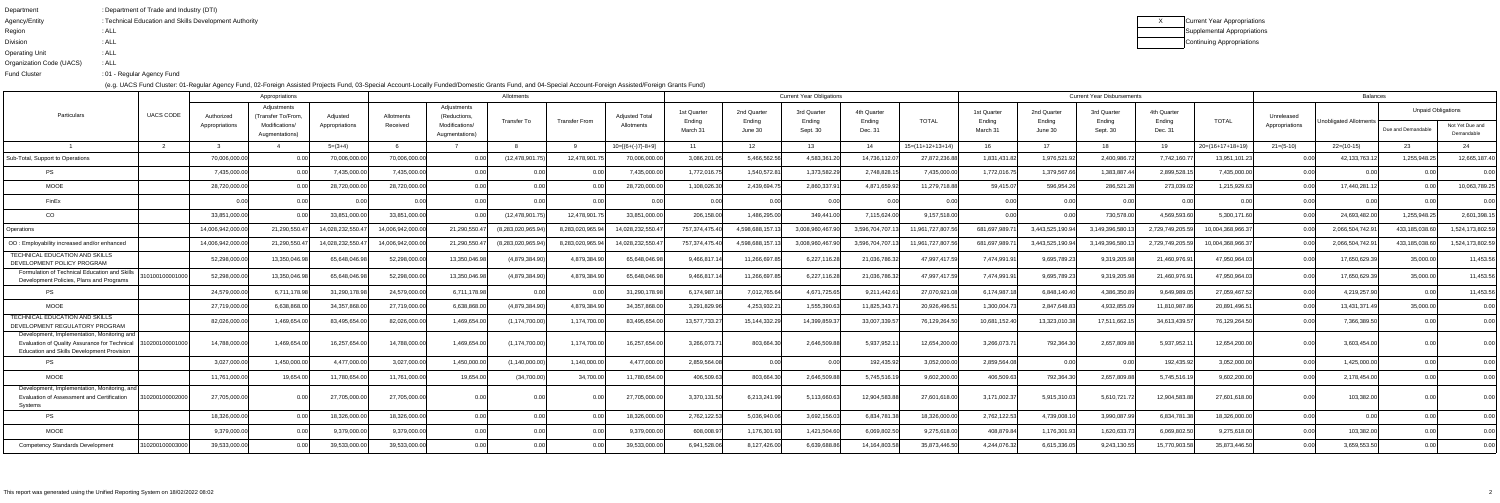| Department               | : Department of Trade and Industry (DTI)               |
|--------------------------|--------------------------------------------------------|
| Agency/Entity            | : Technical Education and Skills Development Authority |
| Region                   | : ALL                                                  |
| <b>Division</b>          | : ALL                                                  |
| <b>Operating Unit</b>    | : ALL                                                  |
| Organization Code (UACS) | : ALL                                                  |
| <b>Fund Cluster</b>      | :01 - Regular Agency Fund                              |
|                          |                                                        |

| Χ | Current Year Appropriations |
|---|-----------------------------|
|   | Supplemental Appropriations |
|   | Continuing Appropriations   |

|                                                                                                                                                                                                           |                  |                              | Appropriations                                                        |                            |                                     |                                                                 | <b>Current Year Obligations</b>  |                  |                                     |                                   |                                  |                                   |                                  |                    | <b>Current Year Disbursements</b> |                                  | <b>Balances</b>                   |                                  |                    |                              |                        |                                                 |                               |
|-----------------------------------------------------------------------------------------------------------------------------------------------------------------------------------------------------------|------------------|------------------------------|-----------------------------------------------------------------------|----------------------------|-------------------------------------|-----------------------------------------------------------------|----------------------------------|------------------|-------------------------------------|-----------------------------------|----------------------------------|-----------------------------------|----------------------------------|--------------------|-----------------------------------|----------------------------------|-----------------------------------|----------------------------------|--------------------|------------------------------|------------------------|-------------------------------------------------|-------------------------------|
| Particulars                                                                                                                                                                                               | <b>UACS CODE</b> | Authorized<br>Appropriations | Adjustments<br>(Transfer To/From.<br>Modifications/<br>Augmentations) | Adiusted<br>Appropriations | Allotments<br>Received              | Adjustments<br>(Reductions.<br>Modifications/<br>Augmentations) | <b>Transfer To</b>               | Transfer From    | <b>Adiusted Total</b><br>Allotments | 1st Quarter<br>Ending<br>March 31 | 2nd Quarter<br>Ending<br>June 30 | 3rd Quarter<br>Ending<br>Sept. 30 | 4th Quarter<br>Ending<br>Dec. 31 | TOTAL              | 1st Quarter<br>Ending<br>March 31 | 2nd Quarter<br>Ending<br>June 30 | 3rd Quarter<br>Ending<br>Sept. 30 | 4th Quarter<br>Ending<br>Dec. 31 | <b>TOTAL</b>       | Unreleased<br>Appropriations | Jnobligated Allotments | <b>Unpaid Obligations</b><br>Due and Demandable | Not Yet Due and<br>Demandable |
|                                                                                                                                                                                                           |                  |                              |                                                                       | $5=(3+4)$                  |                                     |                                                                 |                                  |                  | $10=[(6+(-7)-8+9)]$                 | 11                                | -12                              | 13                                | 14                               | $15=(11+12+13+14)$ |                                   | 17                               | 18                                | 19                               | $20=(16+17+18+19)$ | $21=(5-10)$                  | $22=(10-15)$           | -23                                             |                               |
| <b>PS</b>                                                                                                                                                                                                 |                  | 18,989,000.0                 | 500,000.0                                                             | 19,489,000.00              | 18,989,000.00                       | 500,000.00                                                      |                                  |                  | 19,489,000.0                        | 4,095,773.7                       | 6,831,484.7                      | 5,272,702.60                      | 3,289,038.97                     | 19,489,000.00      | 4,095,773.70                      | 5,401,606.45                     | 5,096,480.8                       | 4,895,138.9                      | 19,489,000.00      |                              |                        |                                                 | 0.00                          |
| <b>MOOE</b>                                                                                                                                                                                               |                  | 20,544,000.0                 | (500,000.00)                                                          | 20,044,000.00              | 20,544,000.00                       | (500,000.00)                                                    | 0.00                             |                  | 20,044,000.00                       | 2,845,754.36                      | 1,295,941.2                      | 1,366,986.26                      | 10,875,764.61                    | 16,384,446.50      | 148,302.62                        | 1,213,729.60                     | 4,146,649.6                       | 10,875,764.6                     | 16.384.446.50      | 0.00                         | 3,659,553.50           |                                                 |                               |
| TECHNICAL EDUCATION AND SKILLS<br><b>DEVELOPMENT PROGRAM</b>                                                                                                                                              |                  | 13,872,618,000.0             | 6,470,849.49                                                          | 13,879,088,849.49          | 13,872,618,000.00                   | 6,470,849.49                                                    | (8,276,966,881.04)               | 8,276,966,881    | 13,879,088,849.49                   | 734,329,924.99                    | 4,572,277,126.99                 | 2,988,333,492.25                  | 3,542,660,581.24                 | 11,837,601,125.47  | 663,541,845.40                    | 3,420,506,391.3                  | 3,122,565,712.                    | 2,673,674,789.1                  | 9,880,288,737.84   |                              | 2,041,487,724.02       | 433,150,038.60                                  | 1,524,162,349.03              |
| Promotion, Development and Implementation o<br>Quality Technical Education and Skills<br>Development Programs                                                                                             | 310300100001000  | 9,001,449,000.0              | (14,747,330.69                                                        | 8,986,701,669.3            | 9,001,449,000.00                    | (14, 747, 330.69)                                               | (5,302,730,174.55)               | 5,302,730,174.55 | 8,986,701,669.3                     | 507,081,532.5                     | 2,864,837,268.2                  | 1,669,501,019.59                  | 2,220,200,811                    | 7,261,620,631.55   | 473,539,845.63                    | 2,147,319,973.95                 | 1,755,099,168.1                   | 1.806.630.139.36                 | 6,182,589,127.09   | 0.001                        | 1,725,081,037.76       | 255,061,174.40                                  | 823,970,330.06                |
| PS                                                                                                                                                                                                        |                  | 1,221,924,000.0              | 89,540,063.2                                                          | 1,311,464,063.2            | 1,221,924,000.00                    | 89,540,063.2                                                    | (4,017,272.79)                   | 4.017.272.7      | 1,311,464,063.2                     | 263,011,801.2                     | 352,963,929.5                    | 253,033,966.6                     | 357, 155, 160.91                 | 1,226,164,858.2    | 260,092,962.73                    | 346,846,020.59                   | 253,925,754.1                     | 352,735,912.06                   | 1,213,600,649.5    | 0.00                         | 85,299,205.00          | 5,793,602.48                                    | 6,770,606.26                  |
| MOOE                                                                                                                                                                                                      |                  | 7,024,525,000.0              | (104,287,393.96)                                                      | 6,920,237,606.0            | 7,024,525,000.00                    | (104, 287, 393.96)                                              | (5,298,712,901.76)               | 5,298,712,901.   | 6,920,237,606.04                    | 244,069,731.39                    | 2,511,873,338.7                  | 1,416,467,052.94                  | 1,863,045,650.2                  | 6,035,455,773.2    | 213,446,882.90                    | 1,800,473,953.36                 | 1,501,173,414.0                   | 1,453,894,227.3                  | 4.968.988.477.5    |                              | 884,781,832.76         | 249,267,571.92                                  | 817,199,723.80                |
| CO                                                                                                                                                                                                        |                  | 755,000,000.0                | $\cap$ $\cap$                                                         | 755,000,000.00             | 755,000,000.00                      |                                                                 | 0.00                             |                  | 755,000,000.00                      | 0.00                              | 0.00                             |                                   | 0.00                             |                    | n nn                              |                                  | $\cap$ $\cap$                     |                                  |                    | n ool                        | 755,000,000.00         |                                                 | 0.00                          |
| Promotion, Development, Implementation,<br>Monitoring, and Evaluation of Technical<br><b>Education and Skills Development Scholarship</b><br>and Student Assistance Programs                              | 310300100002000  | 4,861,169,000.00             | 21,218,180.18                                                         | 4,882,387,180.1            | 4,861,169,000.00                    | 21,218,180.18                                                   | (2,969,279,670.49)               | 2,969,279,670.49 | 4,882,387,180.18                    | 227,248,392.40                    | 1,707,439,858.74                 | 1,318,832,472.66                  | 1,317,520,259.52                 | 4,571,040,983.32   | 190,001,999.77                    | 1,273,186,417.38                 | 1.367.466.543.85                  | 867,044,649.75                   | 3,697,699,610.7    |                              | 311,346,196.86         | 178,088,864.20                                  | 695,252,508.37                |
| <b>PS</b>                                                                                                                                                                                                 |                  | 738,052,000.0                | 10.988.589.                                                           | 749,040,589.7              | 738,052,000.00                      | 10,988,589.7                                                    | (1.496.077.00                    | 1.496.077.0      | 749.040.589.7                       | 150.066.893.8                     | 204,828,108.84                   | 163,456,864.93                    | 195,118,484.53                   | 713,470,352.       | 146,311,074.94                    | 204,994,091.                     | 158.848.144.6                     | 195,364,485.1                    | 705,517,795.89     | 0.00l                        | 35,570,237.63          | 4,474,915.12                                    | 3,477,641.14                  |
| <b>MOOE</b>                                                                                                                                                                                               |                  | 4,123,117,000.0              | 10,229,590.40                                                         | 4,133,346,590.4            | 4,123,117,000.00                    | 10,229,590.40                                                   | (2,967,783,593.49                | 2,967,783,593.   | 4,133,346,590.40                    | 77,181,498.55                     | 1,502,611,749.90                 | 1,155,375,607.7                   | 1,122,401,774.99                 | 3,857,570,631.     | 43,690,924.83                     | 1,068,192,326.1                  | 1,208,618,399.                    | 671,680,164.6                    | 2,992,181,814.86   |                              | 275,775,959.23         | 173,613,949.08                                  | 691,774,867.23                |
| Project(s)                                                                                                                                                                                                |                  | 10,000,000.0                 | _0.00                                                                 | 10,000,000.00              | 10.000.000.00                       | 0.00                                                            | (4,957,036.00)                   | 4,957,036.00     | 10,000,000.00                       | 0.00                              | $\cap$ $\cap$                    |                                   | 4,939,510.60                     | 4,939,510.60       | 0.00 <sub>l</sub>                 |                                  | 0 <sup>0</sup>                    |                                  |                    | 0.00                         | 5.060.489.40           | 0.001                                           | 4,939,510.60                  |
| Locally-Funded Project(s)                                                                                                                                                                                 |                  | 10,000,000.0                 |                                                                       | 10,000,000.00              | 10,000,000.00                       |                                                                 | (4,957,036.00)                   | 4,957,036.0      | 10,000,000.00                       |                                   |                                  |                                   | 4,939,510.60                     | 4,939,510.60       | 0.00                              |                                  |                                   |                                  |                    |                              | 5,060,489.40           |                                                 | 4,939,510.60                  |
| For the implementation of community-based and<br>livelihood programs in the fourth, fifth, and sixth<br>class municipalities as per Barangay Livelihoo<br>and Skills Training Act of 2008 (R.A. No. 9509) | 10300200005000   | 10.000.000.00                |                                                                       | 10,000,000.00              | 10.000.000.00                       | 0.001                                                           | (4,957,036.00)                   | 4,957,036.0      | 10,000,000.00                       | 0.00                              |                                  |                                   | 4,939,510.60                     | 4,939,510.60       | 0.00L                             |                                  |                                   |                                  |                    |                              | 5,060,489.40           |                                                 | 4,939,510.60                  |
| <b>MOOE</b>                                                                                                                                                                                               |                  | 10,000,000.0                 |                                                                       | 10,000,000.00              | 10,000,000.00                       |                                                                 | (4,957,036.00)                   | 4,957,036.0      | 10,000,000.00                       |                                   |                                  |                                   | 4,939,510.60                     | 4,939,510.60       |                                   |                                  |                                   |                                  |                    |                              | 5,060,489.40           |                                                 | 4,939,510.60                  |
| Sub-Total, Operations                                                                                                                                                                                     |                  | 14,006,942,000.00            | 21,290,550.47                                                         |                            | 14,028,232,550.47 14,006,942,000.00 |                                                                 | 21,290,550.47 (8,283,020,965.94) |                  | 8,283,020,965.94 14,028,232,550.47  | 757,374,475.40                    | 4,598,688,157.13                 | 3,008,960,467.90                  |                                  |                    | 681,697,989.71                    | 3,443,525,190.94                 | 3,149,396,580.13                  | 2,729,749,205.59                 | 10,004,368,966.37  | 0.00                         | 2,066,504,742.91       | 433,185,038.60                                  | 1,524,173,802.59              |
| PS                                                                                                                                                                                                        |                  | 2,024,897,000.00             | 109.189.832.03                                                        | 2,134,086,832.03           | 2,024,897,000.00                    | 109,189,832.03                                                  | (6,653,349.79)                   | 6,653,349.79     | 2,134,086,832.03                    | 428,971,142.54                    | 576,673,228.78                   | 430,127,415.86                    | 571,801,344.32                   | 2,007,573,131.50   | 422,296,485.16                    | 568,828,866.73                   | 426,246,818.55                    | 569,672,742.50                   | 1,987,044,912.94   | 0.001                        | 126,513,700.53         | 10,268,517.60                                   | 10,259,700.96                 |
| <b>MOOE</b>                                                                                                                                                                                               |                  | 11,227,045,000.00            | (87,899,281.56)                                                       | 11,139,145,718.44          | 11,227,045,000.00                   | (87,899,281.56)                                                 | (8,276,367,616.15)               | 8,276,367,616.15 | 11,139,145,718.44                   | 328,403,332.86                    | 4,022,014,928.35                 | 2,578,833,052.04                  | 3,024,903,362.81                 | 9,954,154,676.06   | 259,401,504.55                    | 2,874,696,324.21                 | 2,723,149,761.58                  | 2,160,076,463.09                 | 8,017,324,053.43   | 0.001                        | 1,184,991,042.38       | 422,916,521.00                                  | 1,513,914,101.63              |
| FinEx                                                                                                                                                                                                     |                  |                              | 0.00                                                                  | 0.00                       | 0.00                                | 0.001                                                           | 0.00                             | 0.00             | 0.00                                | 0.00                              | 0.00                             | 0.00                              | 0.00                             | 0.00               | 0.00                              | 0.00                             | 0.00                              | 0.001                            | 0.00               | 0.00                         | 0.00                   | 0.00                                            | 0.00                          |
| CO                                                                                                                                                                                                        |                  | 755,000,000.0                |                                                                       | 755,000,000.00             | 755,000,000.00                      | 0.00                                                            | 0.00                             |                  | 755,000,000.00                      | 0.00                              | 0.00                             | 0.00                              | 0.00                             | 0.00               | 0.00                              | 0.00                             | 0.00                              | 0.00                             | 0.00               | 0.00                         | 755,000,000.00         | 0.00                                            | 0.00                          |
|                                                                                                                                                                                                           |                  |                              |                                                                       |                            |                                     |                                                                 |                                  |                  |                                     |                                   |                                  |                                   |                                  |                    |                                   |                                  |                                   |                                  |                    |                              |                        |                                                 |                               |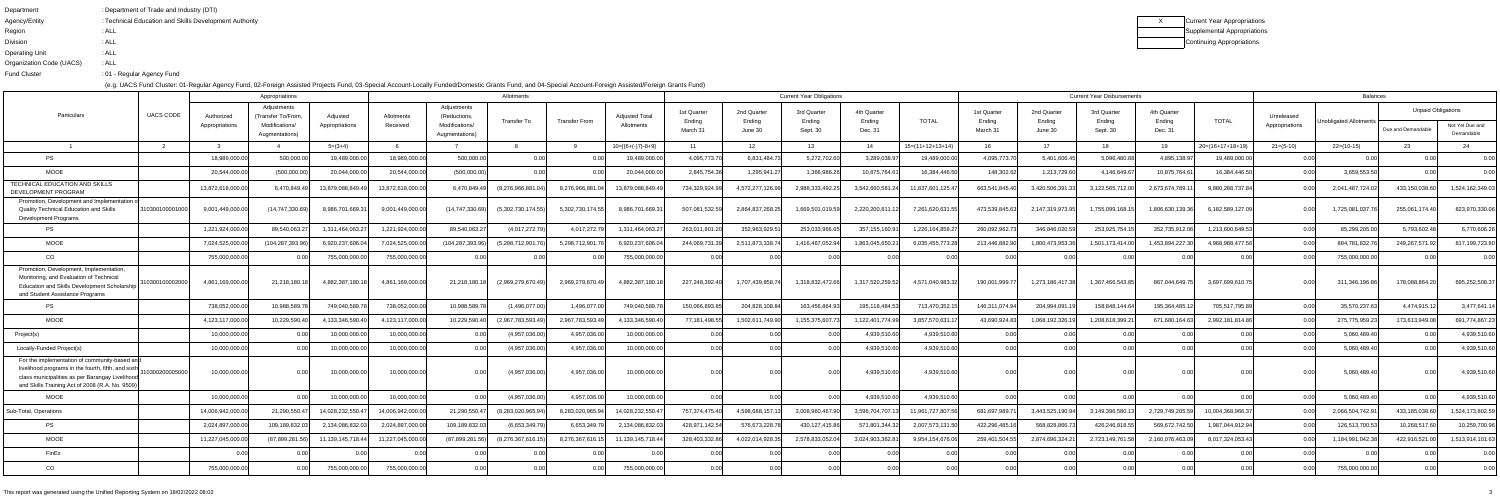| Department               | : Department of Trade and Industry (DTI)               |
|--------------------------|--------------------------------------------------------|
| Agency/Entity            | : Technical Education and Skills Development Authority |
| Region                   | : ALL                                                  |
| <b>Division</b>          | : ALL                                                  |
| <b>Operating Unit</b>    | : ALL                                                  |
| Organization Code (UACS) | : ALL                                                  |
| <b>Fund Cluster</b>      | :01 - Regular Agency Fund                              |
|                          |                                                        |

| x | Current Year Appropriations |
|---|-----------------------------|
|   | Supplemental Appropriations |
|   | Continuing Appropriations   |

|                                                                       |                  |                              | Appropriations                                                       |                            |                        |                                                                | <b>Current Year Obligations</b><br>Allotments |                      |                                     |                                   |                                  |                                   |                                  |                    | <b>Current Year Disbursements</b><br>Balances |                                  |                                   |                                  |                   |                              |                               |                                                 |                               |  |
|-----------------------------------------------------------------------|------------------|------------------------------|----------------------------------------------------------------------|----------------------------|------------------------|----------------------------------------------------------------|-----------------------------------------------|----------------------|-------------------------------------|-----------------------------------|----------------------------------|-----------------------------------|----------------------------------|--------------------|-----------------------------------------------|----------------------------------|-----------------------------------|----------------------------------|-------------------|------------------------------|-------------------------------|-------------------------------------------------|-------------------------------|--|
| Particulars                                                           | <b>UACS CODE</b> | Authorized<br>Appropriations | Adjustments<br>(Transfer To/From<br>Modifications/<br>Augmentations) | Adjusted<br>Appropriations | Allotments<br>Received | Adjustments<br>(Reductions<br>Modifications/<br>Augmentations) | Transfer To                                   | <b>Transfer From</b> | <b>Adjusted Total</b><br>Allotments | 1st Quarter<br>Ending<br>March 31 | 2nd Quarter<br>Ending<br>June 30 | 3rd Quarter<br>Ending<br>Sept. 30 | 4th Quarter<br>Ending<br>Dec. 31 | TOTAL              | 1st Quarter<br>Ending<br>March 31             | 2nd Quarter<br>Ending<br>June 30 | 3rd Quarter<br>Ending<br>Sept. 30 | 4th Quarter<br>Ending<br>Dec. 31 | <b>TOTAL</b>      | Unreleased<br>Appropriations | <b>Unobligated Allotments</b> | <b>Unpaid Obligations</b><br>Due and Demandable | Not Yet Due and<br>Demandable |  |
|                                                                       |                  |                              |                                                                      | $5=(3+4)$                  |                        |                                                                |                                               |                      | $10=[{6+(-)}7-8+9]$                 | 11                                | 12 <sup>12</sup>                 | -13                               | 14                               | $15=(11+12+13+14)$ |                                               | 17                               | 18                                | 19                               | $20=(16+17+18+19$ | $21=(5-10)$                  | $22=(10-15)$                  | 23                                              |                               |  |
| Sub-Total, I. Agency Specific Budget                                  |                  | 14,464,356,000.0             | 88,341,120.99                                                        | 14,552,697,120             | 14,440,748,251.0       | 6,635,611.9                                                    | (8,451,871,706.1                              | 8,451,410,964.       | 14,446,923,120.9                    | 878,634,700.89                    | 4,667,779,196.0                  | 3,062,701,781.90                  | 3,718,217,403.5                  | 12,327,333,082.33  | 764,454,632.                                  | 3,517,882,714.25                 | 3,222,103,299.                    | 2,835,724,552.4                  | 10,340,165,198.9  | 105,774,000.00               | 2,119,590,038.66              | 434,542,986.85                                  | ,552,624,896.51               |  |
| <b>PS</b>                                                             |                  | 2,289,905,000.0              | 176,240,402.55                                                       | 2,466,145,402.5            | 2,266,297,251.00       | 94,534,893.5                                                   | (163, 025, 188.24)                            | 162,564,446.24       | 2,360,371,402.5                     | 462,381,413.03                    | 628,585,565.1                    | 470,927,837.63                    | 662,979,642.06                   | 2,224,874,457.82   | 452,638,748.72                                | 618,061,921.7                    | 465,299,320.3                     | 652,458,342.0                    | 2,188,458,332.    | 105,774,000.00               | 135,496,944.7                 | 10,370,517.60                                   | 26,045,607.48                 |  |
| <b>MOOE</b>                                                           |                  | 11,365,600,000.0             | (87,899,281.56)                                                      | 11,277,700,718.44          | 11,365,600,000.00      | (87,899,281.56)                                                | (8,276,367,616.15)                            | 8,276,367,616.15     | 11,277,700,718.44                   | 416,047,129.86                    | 4,037,707,335.93                 | 2,591,424,503.2                   | 3,028,122,137.45                 | 10,073,301,106.51  | 311,815,884.02                                | 2,899,820,792.54                 | 2,756,073,401.2                   | 2,158,696,616.83                 | 8,126,406,694.63  | 0.OO                         | 1,204,399,611.93              | 422,916,521.00                                  | ,523,977,890.88               |  |
| FinEx                                                                 |                  | 0.00                         |                                                                      |                            |                        |                                                                |                                               |                      |                                     | 0.O                               | 0.00                             |                                   | 0.00                             |                    |                                               |                                  |                                   |                                  |                   | 0.00                         |                               |                                                 | 0.00                          |  |
| CO                                                                    |                  | 808,851,000.0                | 0.00                                                                 | 808,851,000.0              | 808,851,000.00         |                                                                | (12, 478, 901.7                               | 12,478,901.7         | 808,851,000.0                       | 206,158.00                        | 1,486,295.00                     | 349,441.00                        | 27,115,624.00                    | 29,157,518.00      | 0.00                                          | 0.00                             | 730,578.0                         | 24,569,593.6                     | 25,300,171.60     | 0.00                         | 779,693,482.00                | 1,255,948.25                                    | 2,601,398.15                  |  |
| Automatic Appropriations                                              |                  | 196,865,000.0                | 18,198,249.60                                                        | 215,063,249.6              | 215,696,504.00         | (633, 254.40)                                                  | (9,942,118.45)                                | 9,942,118.45         | 215,063,249.6                       | 46.447.600.6                      | 49,095,145.50                    | 49,832,765.32                     | 48,219,019.48                    | 193,594,530.95     | 45,047,471.51                                 | 48,668,401.0                     | 48,134,190.2                      | 46,432,371.                      | 188,282,434.48    | 0.001                        | 21,468,718.65                 | 1,905,360.66                                    | 3,406,735.81                  |  |
| General Administration and Support                                    |                  | 8,653,000.0                  | 8,161,743.00                                                         | 16,814,743.0               | 16,814,743.00          |                                                                | (9,607,210.53)                                | 9,607,210.53         | 16,814,743.00                       | 2,191,276.61                      | 2,084,278.64                     | 2,223,125.82                      | 6,903,841.                       | 13,402,522.        | 1,766,068.65                                  | 2,084,278.64                     | 561,891.                          | 8,927,616.7                      | 13,339,855.38     | 0.00 <sub>l</sub>            | 3,412,220.82                  | 62,666.80                                       | 0.00                          |  |
| <b>General Management and Supervision</b>                             | 100000100001000  | 8,653,000.0                  | 8,161,743.00                                                         | 16,814,743.0               | 16,814,743.00          |                                                                | (9,607,210.53)                                | 9,607,210.53         | 16,814,743.00                       | 2,191,276.61                      | 2,084,278.64                     | 2,223,125.82                      | 6,903,841.1                      | 13,402,522.18      | 1,766,068.65                                  | 2,084,278.64                     | 561,891.3                         | 8,927,616.7                      | 13,339,855.3      | 0.00                         | 3,412,220.82                  | 62,666.80                                       | 0.00                          |  |
| <b>PS</b>                                                             |                  | 8,653,000.0                  | 8,161,743.00                                                         | 16,814,743.0               | 16,814,743.00          |                                                                | (9,607,210.53)                                | 9,607,210.53         | 16,814,743.0                        | 2,191,276.61                      | 2,084,278.64                     | 2,223,125.82                      | 6,903,841.1                      | 13,402,522.1       | 1,766,068.65                                  | 2,084,278.64                     | 561,891.                          | 8,927,616.7                      | 13,339,855.38     | 0.001                        | 3,412,220.82                  | 62,666.80                                       | 0.00                          |  |
| Sub-Total, General Administration and Support                         |                  | 8,653,000.0                  | 8,161,743.00                                                         | 16,814,743.0               | 16,814,743.00          |                                                                | (9,607,210.5                                  | 9,607,210.53         | 16,814,743.0                        | 2,191,276.61                      | 2,084,278.64                     | 2,223,125.82                      | 6,903,841.                       | 13,402,522.        | 1,766,068.65                                  | 2,084,278.64                     | 561,891.                          | 8,927,616.7                      | 13,339,855.3      | 0.00 <sub>l</sub>            | 3,412,220.82                  | 62,666.80                                       | 0.00                          |  |
| <b>PS</b>                                                             |                  | 8,653,000.0                  | 8,161,743.00                                                         | 16,814,743.0               | 16,814,743.00          |                                                                | (9,607,210.53)                                | 9,607,210.53         | 16,814,743.00                       | 2,191,276.61                      | 2,084,278.64                     | 2,223,125.82                      | 6,903,841.1                      | 13,402,522.18      | 1,766,068.65                                  | 2,084,278.64                     | 561,891.3                         | 8,927,616.7                      | 13,339,855.3      | 0.00                         | 3,412,220.82                  | 62,666.80                                       | 0.00                          |  |
| <b>MOOE</b>                                                           |                  | 0.00                         | 0.00                                                                 | n nr                       | 0.00                   | n nr                                                           |                                               | 0.00                 | 0.00                                | 0.00                              | 0.00                             | 0.00                              | 0.00                             | 0.00               | 0.00                                          | 0.00                             | 0.00                              | 0.001                            | 0.00              | 0.00                         | 0.00                          | n nn                                            | 0.00                          |  |
| FinEx                                                                 |                  |                              |                                                                      |                            |                        |                                                                |                                               |                      |                                     |                                   | 0.00                             |                                   |                                  |                    |                                               |                                  | 0.00                              |                                  |                   |                              |                               |                                                 | 0.00                          |  |
| CO                                                                    |                  |                              | 0.00                                                                 |                            | 0.00                   |                                                                | 0.00                                          | 0.00                 | 0.0(                                | 0.00                              | 0.00                             |                                   | 0.00                             |                    | 0.00                                          |                                  |                                   |                                  |                   | 0.001                        | 0.00                          |                                                 | 0.00                          |  |
| <b>Support to Operations</b>                                          |                  | 701,000.00                   | 0.00                                                                 | 701,000.0                  | 701,000.00             |                                                                |                                               |                      | 701,000.0                           | 176,218.56                        | 131,911.44                       | 148,448.64                        | 130,858.82                       | 587,437.46         | 176,218.56                                    | 131,911.44                       | 148,448.6                         |                                  | 456,578.64        | 0.00                         | 113,562.54                    | 0.00                                            | 130,858.82                    |  |
| Provision of Management and Information<br><b>Technology Services</b> | 200000100001000  | 701,000.00                   | 0.00                                                                 | 701,000.0                  | 701,000.00             |                                                                | 0.00                                          | 0.00                 | 701,000.0                           | 176,218.56                        | 131,911.44                       | 148,448.6                         | 130,858.82                       | 587,437.46         | 176,218.56                                    | 131,911.44                       | 148,448.64                        |                                  | 456,578.64        | 0.00 <sub>l</sub>            | 113,562.54                    | 0.00                                            | 130,858.82                    |  |
| <b>PS</b>                                                             |                  | 701,000.00                   |                                                                      | 701,000.0                  | 701,000.00             |                                                                |                                               |                      | 701,000.0                           | 176,218.56                        | 131,911.44                       | 148,448.6                         | 130,858.82                       | 587,437.46         | 176,218.56                                    | 131,911.44                       | 148,448.64                        |                                  | 456,578.64        | 0.00                         | 113,562.5                     | 0.00                                            | 130,858.82                    |  |
| Sub-Total, Support to Operations                                      |                  | 701,000.00                   |                                                                      | 701,000.0                  | 701,000.00             |                                                                |                                               |                      | 701,000.0                           | 176,218.56                        | 131,911.44                       | 148,448.6                         | 130,858.82                       | 587,437.46         | 176,218.56                                    | 131,911.44                       | 148,448.6                         |                                  | 456,578.64        | 0.00 <sub>l</sub>            | 113,562.54                    | 0.OO                                            | 130,858.82                    |  |
| <b>PS</b>                                                             |                  | 701,000.00                   |                                                                      | 701,000.00                 | 701,000.00             |                                                                |                                               |                      | 701,000.00                          | 176,218.56                        | 131,911.44                       | 148,448.64                        | 130,858.82                       | 587,437.46         | 176,218.56                                    | 131,911.44                       | 148,448.64                        |                                  | 456,578.64        | 0.001                        | 113,562.54                    |                                                 | 130,858.82                    |  |
| <b>MOOE</b>                                                           |                  |                              | 0.00 <sub>l</sub>                                                    |                            |                        |                                                                |                                               |                      |                                     |                                   | 0.00                             |                                   |                                  |                    |                                               |                                  |                                   |                                  |                   |                              |                               |                                                 | 0.00                          |  |
| FinEx                                                                 |                  | 0.00                         | 0.00                                                                 |                            | 0.00                   |                                                                | 0.00                                          | 0.00                 |                                     | 0.00                              | 0.00                             |                                   | 0.00                             |                    |                                               |                                  |                                   |                                  | 0.00              | 0.00                         | 0.00                          |                                                 | 0.00                          |  |
| CO                                                                    |                  |                              |                                                                      |                            |                        |                                                                |                                               |                      |                                     |                                   | 0.00                             |                                   |                                  |                    |                                               |                                  |                                   |                                  |                   | 0.00                         |                               |                                                 | 0.00                          |  |
| Operations                                                            |                  | 187,511,000.0                | 10,036,506.60                                                        | 197,547,506.6              | 198,180,761.00         | (633,254.40                                                    | (334, 907.92)                                 | 334,907.92           | 197,547,506.60                      | 44,080,105.48                     | 46,878,955.42                    | 47,461,190.86                     | 41,184,319.55                    | 179,604,571.3      | 43,105,184.30                                 | 46,452,210.96                    | 47,423,850.3                      | 37,504,754.85                    | 174,486,000.46    | 0.00 <sub>l</sub>            | 17,942,935.29                 | 1,842,693.86                                    | 3,275,876.99                  |  |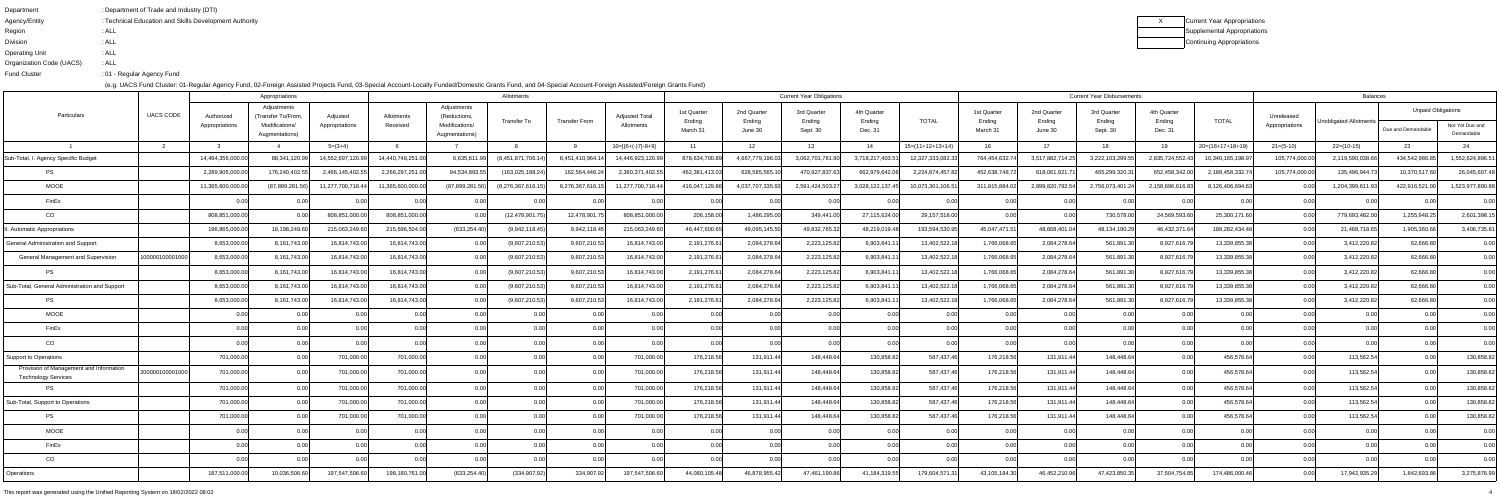| : Department of Trade and Industry (DTI)               |
|--------------------------------------------------------|
| : Technical Education and Skills Development Authority |
| : ALL                                                  |
| : ALL                                                  |
| : ALL                                                  |
| : ALL                                                  |
| :01 - Regular Agency Fund                              |
|                                                        |

| Current Year Appropriations |
|-----------------------------|
| Supplemental Appropriations |
| Continuing Appropriations   |

|                                                                                                                                                                       |                  | Allotments<br>Appropriations |                                  |                |                |                                  |                    |                                               |                     |                                                                         |                 | <b>Current Year Obligations</b> |                       |                    |                       |                       | <b>Current Year Disbursements</b> | <b>Balances</b>       |                    |                   |                        |                           |                               |
|-----------------------------------------------------------------------------------------------------------------------------------------------------------------------|------------------|------------------------------|----------------------------------|----------------|----------------|----------------------------------|--------------------|-----------------------------------------------|---------------------|-------------------------------------------------------------------------|-----------------|---------------------------------|-----------------------|--------------------|-----------------------|-----------------------|-----------------------------------|-----------------------|--------------------|-------------------|------------------------|---------------------------|-------------------------------|
| Particulars                                                                                                                                                           | <b>UACS CODE</b> | Authorized                   | Adjustments<br>Transfer To/From, | Adjusted       | Allotments     | Adjustments<br>(Reductions,      | <b>Transfer To</b> | <b>Adjusted Total</b><br><b>Transfer From</b> |                     | 3rd Quarter<br>1st Quarter<br>2nd Quarter<br>Ending<br>Ending<br>Ending |                 |                                 | 4th Quarter<br>Ending | <b>TOTAL</b>       | 1st Quarter<br>Ending | 2nd Quarter<br>Ending | 3rd Quarter<br>Ending             | 4th Quarter<br>Ending | <b>TOTAL</b>       | Unreleased        | Unobligated Allotments | <b>Unpaid Obligations</b> |                               |
|                                                                                                                                                                       |                  | Appropriations               | Modifications/<br>Augmentations) | Appropriations | Received       | Modifications/<br>Augmentations) |                    |                                               | Allotments          | March 31                                                                | June 30         | Sept. 30                        | Dec. 31               |                    | March 31              | June 30               | Sept. 30                          | Dec. 31               |                    | Appropriations    |                        | Due and Demandable        | Not Yet Due and<br>Demandable |
|                                                                                                                                                                       |                  |                              |                                  | $5=(3+4)$      |                |                                  |                    |                                               | $10=[{6+(-)}7-8+9]$ | 11                                                                      | 12 <sup>7</sup> | 13                              | 14                    | $15=(11+12+13+14)$ | 16.                   | 17                    | 18                                | 19                    | $20=(16+17+18+19)$ | $21=(5-10)$       | $22=(10-15)$           | 23                        | 24                            |
| OO: Employability increased and/or enhanced                                                                                                                           |                  | 187,511,000.00               | 10.036.506.6                     | 197,547,506.6  | 198,180,761.00 | (633, 254.40)                    | (334.907.92)       | 334.907.9                                     | 197,547,506.60      | 44.080.105.48                                                           | 46,878,955.42   | 47,461,190.86                   | 41,184,319.55         | 179,604,571.3      | 43,105,184.30         | 46,452,210.96         | 47,423,850.3                      | 37,504,754.8          | 174,486,000.4      | 0.00              | 17,942,935.29          | 1,842,693.86              | 3,275,876.99                  |
| TECHNICAL EDUCATION AND SKILLS<br>DEVELOPMENT POLICY PROGRAM                                                                                                          |                  | 2.307.000.00                 | 6.730.0                          | 2,313,730.00   | 2,307,000.00   | 6,730.00                         | 0.00               | 0.00                                          | 2,313,730.00        | 510.449.57                                                              | 536,337.47      | 523,858.70                      | 532,174.32            | 2,102,820.06       | 510,449.57            | 536,337.47            | 523.858.7                         |                       | 1,570,645.7        | _റ.ററി            | 210,909.94             | 0.00                      | 532,174.32                    |
| Formulation of Technical Education and Skills<br>Development Policies, Plans and Programs                                                                             | 1010010000100    | 2,307,000.00                 | 6,730.0                          | 2,313,730.00   | 2,307,000.00   | 6,730.00                         | 0.00               |                                               | 2,313,730.00        | 510,449.57                                                              | 536,337.4       | 523,858.70                      | 532,174.32            | 2,102,820.0        | 510,449.57            | 536.337.4             | 523.858.7                         |                       | 1,570,645.7        | 0.00              | 210,909.94             | 0.00                      | 532,174.32                    |
| <b>PS</b>                                                                                                                                                             |                  | 2,307,000.00                 | 6,730.0                          | 2,313,730.00   | 2,307,000.00   | 6,730.00                         | 0.00               |                                               | 2,313,730.00        | 510,449.57                                                              | 536,337.47      | 523,858.70                      | 532,174.32            | 2,102,820.0        | 510,449.57            | 536,337.47            | 523.858.7                         | n nn                  | 1,570,645.7        | 0.00              | 210,909.94             | 0.00                      | 532,174.32                    |
| TECHNICAL EDUCATION AND SKILLS<br>DEVELOPMENT REGULATORY PROGRAM                                                                                                      |                  | 3,781,000.00                 | 119,492.0                        | 3,900,492.00   | 3,900,492.00   | 0.00l                            | (133,987.00)       | 133,987.0                                     | 3,900,492.00        | 1,005,192.38                                                            | 877,629.88      | 851,238.97                      | 969,619.26            | 3,703,680.4        | 1,005,192.38          | 877,629.88            | 851,238.9                         |                       | 2,734,061.23       | n nnl             | 196,811.5              | 0.00                      | 969,619.26                    |
| Development, Implementation, Monitoring and<br>Evaluation of Quality Assurance for Technical<br><b>Education and Skills Development Provision</b>                     | 31020010000100   | 286,000.00                   |                                  | 286,000.00     | 286,000.00     |                                  |                    |                                               | 286.000.00          | 149.653.68                                                              | 0 <sub>0</sub>  |                                 | 129,001.08            | 278,654.           | 149.653.68            |                       |                                   |                       | 149,653.6          |                   | 7,345.24               |                           | 129,001.08                    |
| <b>PS</b>                                                                                                                                                             |                  | 286,000.00                   | 0 O                              | 286,000.00     | 286,000.00     | 0.00                             | 0.00               |                                               | 286.000.00          | 149.653.68                                                              | 0.00            | 0.00                            | 129,001.08            | 278,654.7          | 149.653.68            | 0.00 <sup>1</sup>     | 0.00                              |                       | 149,653.6          | 0.00              | 7,345.24               | 0.00                      | 129,001.08                    |
| Development, Implementation, Monitoring, and<br>Evaluation of Assessment and Certification<br>Systems                                                                 | 10200100002000   | 1.718.000.00                 |                                  | 1.718.000.00   | 1,718,000.00   | 0 U U                            | 0.00               |                                               | 1.718.000.00        | 417.503.55                                                              | 407,391.1       | 403,195.28                      | 426,015.69            | 1,654,105.64       | 417,503.55            | 407,391.12            | 403,195.28                        |                       | 1,228,089.95       | n nnl             | 63,894.36              | ი იი                      | 426,015.69                    |
| PS                                                                                                                                                                    |                  | 1,718,000.00                 | 0 <sub>0</sub>                   | 1,718,000.00   | 1,718,000.00   | 0.00                             | 0.00               |                                               | 1,718,000.00        | 417,503.55                                                              | 407,391.1       | 403,195.28                      | 426,015.69            | 1,654,105.64       | 417,503.55            | 407.391.12            | 403,195.28                        | 0.00 <sup>1</sup>     | 1,228,089.95       | 0.00              | 63,894.36              | 0.00                      | 426,015.69                    |
| <b>Competency Standards Development</b>                                                                                                                               | 31020010000300   | 1,777,000.00                 | 119.492.0                        | 1.896.492.00   | 1,896,492.00   | 0.00                             | (133, 987.00)      | 133,987.0                                     | 1,896,492.00        | 438.035.1                                                               | 470,238.7       | 448,043.69                      | 414.602.49            | 1,770,920.0        | 438.035.15            | 470,238.76            | 448.043.69                        | 0.00 <sup>1</sup>     | 1,356,317.60       | 0.00              | 125,571.91             | 0.00                      | 414,602.49                    |
| <b>PS</b>                                                                                                                                                             |                  | 1,777,000.00                 | 119,492.0                        | 1.896.492.00   | 1,896,492.00   | 0.00                             | (133,987.00)       | 133,987.0                                     | 1,896,492.00        | 438.035.1                                                               | 470,238.7       | 448,043.69                      | 414.602.49            | 1,770,920.09       | 438.035.15            | 470,238.76            | 448.043.6                         | 0.00                  | 1,356,317.60       | -0.00             | 125,571.91             | 0.00                      | 414,602.49                    |
| TECHNICAL EDUCATION AND SKILLS<br>DEVELOPMENT PROGRAM                                                                                                                 |                  | 181,423,000.00               | 9,910,284.6                      | 191,333,284.60 | 191,973,269.00 | (639.984.40)                     | (200, 920.92)      | 200.920.9                                     | 191,333,284.60      | 42.564.463.53                                                           | 45.464.988.0    | 46.086.093.1                    | 39,682,525.97         | 173,798,070.7      | 41,589,542.35         | 45,038,243.61         | 46,048,752.6                      | 37,504,754.8          | 170,181,293.49     | n nnl             | 17,535,213.84          | 1,842,693.86              | 1,774,083.41                  |
| Promotion, Development and Implementation<br>Quality Technical Education and Skills<br><b>Development Programs</b>                                                    | 310300100001000  | 112,808,000.00               | 7,925,635.4                      | 120,733,635.4  | 120,200,266.00 | 533,369.4                        | (57, 355.44)       | 57,355.44                                     | 120,733,635.41      | 27,096,383.06                                                           | 28,204,322.5    | 27,052,708.37                   | 25,284,953.47         | 107,638,367.45     | 26,226,570.96         | 27,908,032.34         | 27,560,567.3                      | 23,636,740.23         | 105,331,910.85     | 0.001             | 13,095,267.96          | 550,581.06                | 1,755,875.54                  |
| <b>PS</b>                                                                                                                                                             |                  | 112,808,000.00               | 7,925,635.4                      | 120,733,635.4  | 120,200,266.00 | 533,369.4                        | (57, 355.44)       | 57,355.44                                     | 120,733,635.41      | 27,096,383.06                                                           | 28,204,322.55   | 27,052,708.37                   | 25,284,953.47         | 107,638,367.45     | 26,226,570.96         | 27,908,032.34         | 27,560,567.32                     | 23,636,740.23         | 105,331,910.85     | 0.00              | 13,095,267.96          | 550,581.06                | 1,755,875.54                  |
| <b>MOOE</b>                                                                                                                                                           |                  |                              |                                  |                | 0.00           |                                  | 0.00               |                                               | 0.00                | 0.00                                                                    | 0.00            | 0.00                            | 0.00                  |                    | 0.00 <sup>1</sup>     |                       | 0 <sub>0</sub>                    |                       | 0.00               | 0.00 <sup>1</sup> | 0.00                   |                           | 0.00                          |
| Promotion, Development, Implementation,<br>Monitoring, and Evaluation of Technical<br>Education and Skills Development Scholarship<br>and Student Assistance Programs | 10300100002000   | 68.615.000.00                | 1.984.649.1                      | 70,599,649.19  | 71,773,003.00  | (1, 173, 353.81)                 | (143, 565.48)      | 143.565.48                                    | 70,599,649.19       | 15.468.080.47                                                           | 17,260,665.52   | 19.033.384.82                   | 14,397,572.50         | 66,159,703.31      | 15,362,971.39         | 17,130,211.27         | 18,488,185.36                     | 13,868,014.62         | 64,849,382.64      | n nni             | 4,439,945.88           | 1,292,112.80              | 18,207.87                     |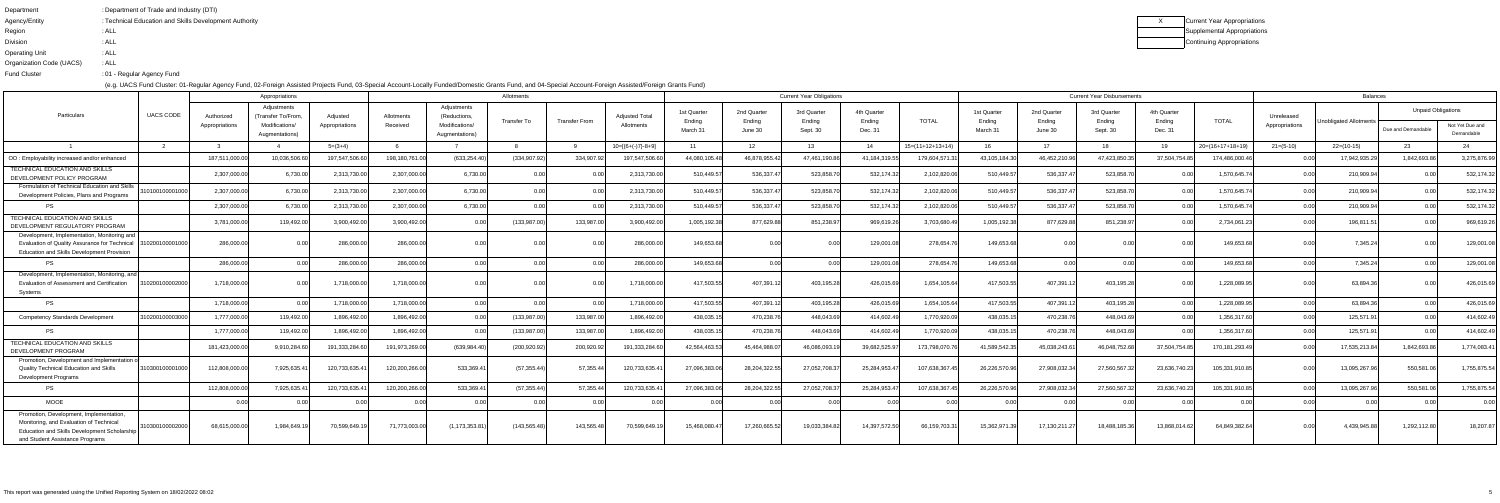| Department               | : Department of Trade and Industry (DTI)               |
|--------------------------|--------------------------------------------------------|
| Agency/Entity            | : Technical Education and Skills Development Authority |
| Region                   | : ALL                                                  |
| <b>Division</b>          | : ALL                                                  |
| <b>Operating Unit</b>    | : ALL                                                  |
| Organization Code (UACS) | : ALL                                                  |
| <b>Fund Cluster</b>      | :01 - Regular Agency Fund                              |
|                          |                                                        |

| Current Year Appropriations |
|-----------------------------|
| Supplemental Appropriations |
| Continuing Appropriations   |

This report was generated using the Unified Reporting System on 18/02/2022 08:02 $\sim$ 

|                                                       |                  |                | Appropriations                    |                |                |                                  | Allotments     |                      | <b>Current Year Obligations</b> |                       |                       |                       |                       |                    |                       | <b>Current Year Disbursements</b> |                       | <b>Balances</b>       |                    |                   |                        |                           |                               |
|-------------------------------------------------------|------------------|----------------|-----------------------------------|----------------|----------------|----------------------------------|----------------|----------------------|---------------------------------|-----------------------|-----------------------|-----------------------|-----------------------|--------------------|-----------------------|-----------------------------------|-----------------------|-----------------------|--------------------|-------------------|------------------------|---------------------------|-------------------------------|
| Particulars                                           | <b>UACS CODE</b> | Authorized     | Adjustments<br>(Transfer To/From, | Adiusted       | Allotments     | Adjustments<br>(Reductions       | Transfer To    | <b>Transfer From</b> | <b>Adiusted Total</b>           | 1st Quarter<br>Ending | 2nd Quarter<br>Ending | 3rd Quarter<br>Ending | 4th Quarter<br>Ending | TOTAL              | 1st Quarter<br>Ending | 2nd Quarter<br>Ending             | 3rd Quarter<br>Ending | 4th Quarter<br>Ending | <b>TOTAL</b>       | Unreleased        | Unobligated Allotments | <b>Unpaid Obligations</b> |                               |
|                                                       |                  | Appropriations | Modifications/<br>Augmentations)  | Appropriations | Received       | Modifications/<br>Augmentations) |                |                      | Allotments                      | March 31              | June 30               | Sept. 30              | Dec. 31               |                    | March 31              | June 30                           | Sept. 30              | Dec. 31               |                    | Appropriations    |                        | Due and Demandable        | Not Yet Due and<br>Demandable |
|                                                       |                  |                |                                   | $5=(3+4)$      |                |                                  |                |                      | $10=[(6+(-)7)-8+9]$             | 11                    | 12 <sup>7</sup>       | 13                    | 14                    | $15=(11+12+13+14)$ |                       | 17                                | 18                    | 19                    | $20=(16+17+18+19)$ | $21=(5-10)$       | $22=(10-15)$           | 23                        |                               |
| PS                                                    |                  | 68,615,000.0   | 1,984,649.1                       | 70,599,649.    | 71,773,003.00  | (1, 173, 353.8                   | (143, 565.48)  | 143,565.48           | 70,599,649.1                    | 15,468,080.4          | 17,260,665.52         | 19,033,384.82         | 14,397,572.50         | 66,159,703.3       | 15,362,971.39         | 17,130,211.2                      | 18,488,185.3          | 13,868,014.6          | 64,849,382.64      | 0.00              | 4,439,945.88           | 1,292,112.80              | 18,207.87                     |
| Sub-Total, Operations                                 |                  | 187,511,000.0  | 10,036,506.60                     | 197,547,506.6  | 198,180,761.00 | (633,254.40                      | (334, 907.92)  | 334,907.92           | 197,547,506.60                  | 44,080,105.48         | 46,878,955.42         | 47,461,190.86         | 41,184,319.55         | 179,604,571.31     | 43,105,184.30         | 46,452,210.96                     | 47,423,850.3          | 37,504,754.8          | 174,486,000.4      | 0.00              | 17,942,935.29          | 1,842,693.86              | 3,275,876.99                  |
| <b>PS</b>                                             |                  | 187,511,000.0  | 10,036,506.60                     | 197,547,506.6  | 198,180,761.00 | (633, 254.40)                    | (334, 907.92)  | 334,907.92           | 197,547,506.60                  | 44,080,105.48         | 46,878,955.42         | 47,461,190.86         | 41,184,319.55         | 179,604,571.31     | 43,105,184.30         | 46,452,210.96                     | 47,423,850.3          | 37,504,754.85         | 174,486,000.46     | 0.00              | 17,942,935.29          | 1,842,693.86              | 3,275,876.99                  |
| <b>MOOE</b>                                           |                  |                |                                   |                |                |                                  |                |                      |                                 |                       | 0.00                  |                       |                       |                    | 0.00                  |                                   |                       |                       |                    |                   |                        |                           | 0.00                          |
| FinEx                                                 |                  | 0.00           | 0.00                              |                | 0.00           | 0.001                            | 0.00           | 0.00                 | 0.00                            | 0.00                  | 0.00                  | 0.00                  | 0.001                 | 0 U U              | 0.00                  | 0.00                              | 0.00                  | n nn                  | 0.00               | 0.00              | 0.00                   |                           | 0.00                          |
| CO                                                    |                  | 0.00           |                                   |                | 0.00           |                                  | _റ.ററി         | 0.00                 | 0.00                            | 0.00                  | 0.00                  |                       | 0.00                  |                    | 0.00 <sup>1</sup>     | ስ ሰሰ                              | n ool                 |                       |                    | 0.00 <sub>l</sub> | n ool                  |                           | 0.00                          |
| Sub-Total, II. Automatic Appropriations               |                  | 196,865,000.0  | 18,198,249.60                     | 215,063,249.6  | 215,696,504.00 | (633, 254.40)                    | (9,942,118.45) | 9,942,118.45         | 215,063,249.60                  | 46.447.600.6          | 49,095,145.50         | 49,832,765.32         | 48,219,019.48         | 193,594,530.95     | 45,047,471.51         | 48,668,401.0                      | 48,134,190.2          | 46,432,371.6          | 188,282,434.48     | 0.00              | 21,468,718.65          | 1,905,360.66              | 3,406,735.81                  |
| <b>PS</b>                                             |                  | 196,865,000.0  | 18,198,249.60                     | 215,063,249.6  | 215,696,504.00 | (633, 254.40)                    | (9,942,118.45) | 9,942,118.45         | 215,063,249.60                  | 46.447.600.65         | 49,095,145.50         | 49,832,765.32         | 48,219,019.48         | 193,594,530.95     | 45,047,471.51         | 48,668,401.0                      | 48,134,190.2          | 46,432,371.64         | 188,282,434.48     | 0.00              | 21,468,718.65          | 1,905,360.66              | 3,406,735.81                  |
| <b>MOOE</b>                                           |                  | 0.00           | 0.00                              | 0. UU          | 0.00           | 0. QQ                            | _റ.ററി         | 0.00                 | 0.00                            | -0.00                 | 0.00                  | 0.001                 | 0.00                  | 0.00               | 0.00                  | 0.00 <sup>1</sup>                 | 0.00                  |                       | 0.00               | 0.00 <sub>l</sub> | 0.00                   |                           | 0.00                          |
| FinEx                                                 |                  |                |                                   |                |                |                                  |                | 0.00                 |                                 | 0.00                  | 0.00                  |                       | 0.00                  |                    | 0.00                  |                                   | 0.00                  |                       | 0.00               | 0.00              |                        |                           | 0.00                          |
| CO                                                    |                  |                |                                   |                | 0.00           |                                  | 0.00           | 0.00                 | 0.0                             | 0.00                  | 0.00                  |                       | 0.00                  |                    | 0.001                 |                                   |                       |                       | 0.00               | 0.00              |                        |                           | 0.00                          |
| Special Purpose Fund                                  |                  |                | 174,779,308.41                    | 174,779,308.4  | 0.00           | 174,779,308.4                    | 0.00           |                      | 174,779,308.4                   | 16,800,753.51         | 16,595,317.41         | 48,426,377.1          | 82,669,950.7          | 164,492,398.74     | 14,937,333.44         | 17,511,976.1                      | 44,754,583.2          | 80,475,745.25         | 157,679,638.09     | 0.001             | 10,286,909.67          | 1.145.514.98              | 5,667,245.67                  |
| General Administration and Support                    |                  |                | 2,099,774.00                      | 2,099,774.00   |                | 2,099,774.0                      | 0.00           |                      | 2,099,774.00                    | 1,862,520.07          | 0.00                  | 198,417.54            | 38,834.45             | 2,099,772.06       | 0.00                  | 1,180,924.54                      | 880,013.07            |                       | 2,060,937.6        | 0.00              |                        |                           | 38,834.45                     |
| <b>General Management and Supervision</b>             | 100000100001000  |                | 2,099,774.00                      | 2,099,774.00   | 0.00           | 2,099,774.00                     | 0.00           | 0.00                 | 2,099,774.00                    | 1,862,520.07          | 0.00                  | 198,417.54            | 38,834.45             | 2,099,772.06       | 0.001                 | 1,180,924.54                      | 880,013.07            | n ool                 | 2,060,937.61       | 0.00              |                        | 0.00                      | 38,834.45                     |
| <b>PS</b>                                             |                  |                | 2,099,774.00                      | 2,099,774.0    | 0.00L          | 2,099,774.0                      | 0.00           |                      | 2,099,774.00                    | 1,862,520.0           | 0.00                  | 198,417.54            | 38.834.45             | 2,099,772.06       | 0.00                  | 1,180,924.54                      | 880,013.07            |                       | 2,060,937.6        | 0.001             |                        |                           | 38,834.45                     |
| Sub-Total, General Administration and Support         |                  |                | 2,099,774.00                      | 2,099,774.0    |                | 2,099,774.0                      | 0.00           |                      | 2,099,774.00                    | 1,862,520.07          | 0.00                  | 198,417.54            | 38,834.45             | 2,099,772.06       | 0.00                  | 1,180,924.54                      | 880,013.0             |                       | 2,060,937.6        |                   |                        | 0.00                      | 38,834.45                     |
| <b>PS</b>                                             |                  |                | 2,099,774.00                      | 2,099,774.00   |                | 2,099,774.00                     | 0.00           | 0.00                 | 2,099,774.00                    | 1,862,520.07          | 0.00                  | 198,417.54            | 38.834.45             | 2,099,772.06       | 0.001                 | 1,180,924.54                      | 880,013.07            | 0.001                 | 2,060,937.6        | 0.001             |                        | n nn                      | 38,834.45                     |
| <b>MOOE</b>                                           |                  |                |                                   |                |                |                                  |                |                      |                                 |                       | $\cap$ $\cap$         |                       |                       |                    |                       |                                   | റ ററി                 |                       |                    |                   |                        |                           | 0.00                          |
| FinEx                                                 |                  |                | 0.00                              |                | 0.00           |                                  | 0.00           | 0.00                 | 0.00                            | 0.00                  | 0.00                  | 0.00                  | 0.00                  | 0.00               | 0.00                  | 0.00                              |                       | 0.00                  | 0.00               | 0.00              | 0.00                   | 0.00                      | 0.00                          |
| CO                                                    |                  | 0.00           | 0.00                              |                | 0.00           |                                  | 0.00           | 0.00                 | 0.00                            | 0.00                  | 0.00                  | 0.00                  | 0.00                  |                    | 0.00                  | 0.00                              | 0.00                  |                       | 0.00               | 0.00              | 0.00                   |                           | 0.00                          |
| Operations                                            |                  |                | 172,679,534.41                    | 172,679,534.4  | 0.00           | 172,679,534.4                    | 0.00           | 0.00                 | 172,679,534.41                  | 14,938,233.44         | 16,595,317.41         | 48,227,959.57         | 82,631,116.26         | 162,392,626.68     | 14,937,333.44         | 16,331,051.61                     | 43,874,570.18         | 80,475,745.25         | 155,618,700.48     | 0.00              | 10,286,907.73          | 1,145,514.98              | 5,628,411.22                  |
| OO: Employability increased and/or enhanced           |                  |                | 172,679,534.41                    | 172,679,534.41 | 0.00           | 172,679,534.4                    | 0.00           | 0.00                 | 172,679,534.41                  | 14,938,233.44         | 16,595,317.41         | 48,227,959.57         | 82,631,116.26         | 162,392,626.68     | 14,937,333.44         | 16,331,051.61                     | 43,874,570.18         | 80,475,745.25         | 155,618,700.48     | 0.00              | 10,286,907.73          | 1,145,514.98              | 5,628,411.22                  |
| TECHNICAL EDUCATION AND SKILLS<br>DEVELOPMENT PROGRAM |                  | 0.00           | 172,679,534.41                    | 172,679,534.4  | 0.00           | 172,679,534.4                    | 0.00           | 0.00                 | 172,679,534.41                  | 14,938,233.44         | 16,595,317.41         | 48,227,959.57         | 82,631,116.26         | 162,392,626.68     | 14,937,333.44         | 16,331,051.61                     | 43,874,570.18         | 80,475,745.25         | 155,618,700.48     | 0.00              | 10,286,907.73          | 1,145,514.98              | 5,628,411.22                  |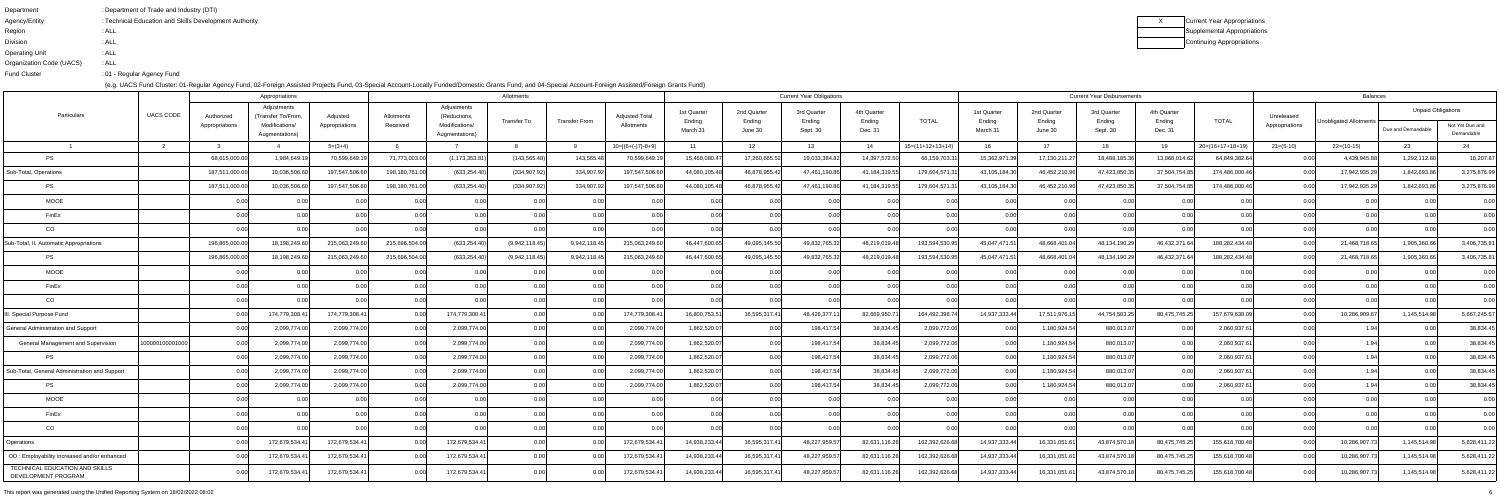| : Department of Trade and Industry (DTI)               |
|--------------------------------------------------------|
| : Technical Education and Skills Development Authority |
| : ALL                                                  |
| : ALL                                                  |
| : ALL                                                  |
| : ALL                                                  |
| :01 - Regular Agency Fund                              |
|                                                        |

| Current Year Appropriations |
|-----------------------------|
| Supplemental Appropriations |
| Continuing Appropriations   |

|                                                                                                                                                                       | Allotments<br>Appropriations |                              |                                                                       |                            |                        |                                                                 |                    |                  |                                     |                                   |                                  | <b>Current Year Obligations</b>   |                                  |                    |                                   |                                  | <b>Current Year Disbursements</b> | <b>Balances</b>                  |                    |                              |                        |                                                 |                               |
|-----------------------------------------------------------------------------------------------------------------------------------------------------------------------|------------------------------|------------------------------|-----------------------------------------------------------------------|----------------------------|------------------------|-----------------------------------------------------------------|--------------------|------------------|-------------------------------------|-----------------------------------|----------------------------------|-----------------------------------|----------------------------------|--------------------|-----------------------------------|----------------------------------|-----------------------------------|----------------------------------|--------------------|------------------------------|------------------------|-------------------------------------------------|-------------------------------|
| Particulars                                                                                                                                                           | UACS CODE                    | Authorized<br>Appropriations | Adjustments<br>(Transfer To/From,<br>Modifications/<br>Augmentations) | Adiusted<br>Appropriations | Allotments<br>Received | Adjustments<br>(Reductions,<br>Modifications/<br>Augmentations) | Transfer To        | Transfer From    | <b>Adjusted Total</b><br>Allotments | 1st Quarter<br>Ending<br>March 31 | 2nd Quarter<br>Ending<br>June 30 | 3rd Quarter<br>Ending<br>Sept. 30 | 4th Quarter<br>Ending<br>Dec. 31 | <b>TOTAL</b>       | 1st Quarter<br>Ending<br>March 31 | 2nd Quarter<br>Ending<br>June 30 | 3rd Quarter<br>Ending<br>Sept. 30 | 4th Quarter<br>Ending<br>Dec. 31 | <b>TOTAL</b>       | Unreleased<br>Appropriations | Unobligated Allotments | <b>Unpaid Obligations</b><br>Due and Demandable | Not Yet Due and<br>Demandable |
| $\overline{1}$                                                                                                                                                        | $\overline{2}$               | ્ર                           |                                                                       | $5=(3+4)$                  |                        | $\overline{7}$                                                  |                    |                  | $10=[(6+(-)7)-8+9]$                 | 11                                | 12                               | - 13                              | 14                               | $15=(11+12+13+14)$ | 16.                               | 17                               | 18                                | 19                               | $20=(16+17+18+19)$ | $21 = (5-10)$                | $22=(10-15)$           | 23                                              | 24                            |
| Promotion, Development and Implementation<br><b>Quality Technical Education and Skills</b><br><b>Development Programs</b>                                             | 310300100001000              |                              | 117,371,647.96                                                        | 117,371,647.9              |                        | 117,371,647.9                                                   | 0.00               |                  | 117.371.647.96                      | 10,449,110.33                     | 13,592,185.31                    | 20,207,299.38                     | 65,579,543.38                    | 109,828,138.40     | 10,448,210.33                     | 13,327,919.51                    | 20,433,924.88                     | 64,222,795.98                    | 108,432,850.7      |                              | 7,543,509.56           | 1,145,514.98                                    | 249,772.72                    |
| PS                                                                                                                                                                    |                              |                              | 117,371,647.96                                                        | 117,371,647.9              |                        | 117,371,647.96                                                  | 0.00               |                  | 117,371,647.96                      | 10,449,110.33                     | 13,592,185.31                    | 20,207,299.38                     | 65,579,543.38                    | 109,828,138.40     | 10,448,210.33                     | 13,327,919.51                    | 20,433,924.88                     | 64,222,795.9                     | 108,432,850.70     | 0.00                         | 7,543,509.56           | 1,145,514.98                                    | 249,772.72                    |
| Promotion, Development, Implementation.<br>Monitoring, and Evaluation of Technical<br>Education and Skills Development Scholarship<br>and Student Assistance Programs | 310300100002000              |                              | 55,307,886.45                                                         | 55,307,886.4               |                        | 55,307,886.4                                                    | 0.00               | 0.001            | 55,307,886.45                       | 4.489.123.1                       | 3,003,132.10                     | 28,020,660.1                      | 17,051,572.88                    | 52,564,488.28      | 4,489,123.11                      | 3,003,132.10                     | 23,440,645.30                     | 16,252,949.2                     | 47,185,849.78      | 0.OO                         | 2,743,398.1            |                                                 | 5,378,638.50                  |
| <b>PS</b>                                                                                                                                                             |                              |                              | 55,307,886.45                                                         | 55,307,886.4               | 0.00                   | 55,307,886.4                                                    | 0.00               | 0.00             | 55,307,886.4                        | 4,489,123.1                       | 3,003,132.10                     | 28,020,660.1                      | 17,051,572.88                    | 52,564,488.28      | 4,489,123.11                      | 3,003,132.10                     | 23,440,645.30                     | 16,252,949.2                     | 47,185,849.78      | 0.00                         | 2,743,398.1            | 0.00                                            | 5,378,638.50                  |
| Sub-Total, Operations                                                                                                                                                 |                              |                              | 172,679,534.41                                                        | 172,679,534.4              | 0.00                   | 172,679,534.4                                                   | 0.00               | 0.00             | 172,679,534.4                       | 14,938,233.44                     | 16,595,317.41                    | 48,227,959.5                      | 82,631,116.26                    | 162,392,626.68     | 14,937,333.44                     | 16.331.051.61                    | 43,874,570.18                     | 80,475,745.25                    | 155.618.700.48     | 0.00                         | 10,286,907.73          | 1,145,514.98                                    | 5,628,411.22                  |
| <b>PS</b>                                                                                                                                                             |                              |                              | 172,679,534.41                                                        | 172,679,534.4              | 0.00                   | 172,679,534.4                                                   | 0.00               | 0.00L            | 172,679,534.4                       | 14.938.233.44                     | 16,595,317.41                    | 48,227,959.5                      | 82,631,116.26                    | 162,392,626.68     | 14,937,333.44                     | 16,331,051.61                    | 43,874,570.18                     | 80,475,745.25                    | 155,618,700.48     | 0.001                        | 10,286,907.73          | 1.145.514.98                                    | 5,628,411.22                  |
| MOOE                                                                                                                                                                  |                              | 0 <sub>0</sub>               |                                                                       |                            | 0.00                   |                                                                 | 0.00               | 0.00             |                                     |                                   | 0.00                             |                                   | 0.00                             |                    | 0.00                              | n nr                             | 0.00                              |                                  | 0.00               | 0.00                         | 0.00                   |                                                 | 0.00                          |
| FinEx                                                                                                                                                                 |                              | 0 <sub>0</sub>               | - N-00                                                                |                            | 0.00                   |                                                                 | -0.00              | 0.00             |                                     |                                   | 0.00                             |                                   | 0.00                             |                    |                                   |                                  | 0.00                              |                                  | 0.00               | 0.00L                        | n nn                   |                                                 | 0.00                          |
| CO                                                                                                                                                                    |                              | 0 <sub>0</sub>               | 0.00                                                                  |                            | 0.00                   |                                                                 | 0.00               | 0.00             |                                     | 0.00                              | 0.00                             |                                   | 0.00                             | n nn               | 0.001                             | n nn                             | 0.00                              |                                  | 0.00               | 0.00 <sub>l</sub>            | 0.00                   | 0.OC                                            | 0.00                          |
| Sub-Total, III. Special Purpose Fund                                                                                                                                  |                              |                              | 174,779,308.41                                                        | 174,779,308.4              | 0.00                   | 174,779,308.4                                                   | 0.00               | 0.00             | 174,779,308.4                       | 16,800,753.51                     | 16,595,317.41                    | 48,426,377.1                      | 82,669,950.71                    | 164,492,398.74     | 14,937,333.44                     | 17.511.976.15                    | 44,754,583.25                     | 80,475,745.25                    | 157,679,638.09     | 0.00                         | 10,286,909.67          | 1,145,514.98                                    | 5,667,245.67                  |
| <b>PS</b>                                                                                                                                                             |                              | n nr                         | 174,779,308.41                                                        | 174,779,308.4              | 0.00                   | 174,779,308.4                                                   | 0.00               | 0.00             | 174,779,308.4                       | 16,800,753.51                     | 16,595,317.41                    | 48,426,377.1                      | 82,669,950.71                    | 164,492,398.74     | 14,937,333.44                     | 17,511,976.15                    | 44,754,583.25                     | 80,475,745.2                     | 157,679,638.09     | 0.00 <sub>l</sub>            | 10,286,909.67          | 1,145,514.98                                    | 5,667,245.67                  |
| <b>MOOE</b>                                                                                                                                                           |                              |                              | . വ                                                                   |                            | 0.00                   |                                                                 | 0.00               | 0.00             |                                     | 0.0                               | 0.00                             | 0.00                              | 0.00                             | n nn               | 0.001                             | n nr                             | 0.00                              |                                  |                    | 0.001                        | 0.00                   | ሰ ሰበ                                            | 0.00                          |
| FinEx                                                                                                                                                                 |                              | 0 <sub>0</sub>               |                                                                       |                            | 0.00                   |                                                                 |                    |                  |                                     |                                   | 0.00                             |                                   | 0.00                             |                    |                                   |                                  | 0.00                              |                                  |                    |                              |                        |                                                 | 0.00                          |
| CO                                                                                                                                                                    |                              |                              |                                                                       |                            |                        |                                                                 |                    | 0.00             |                                     | 0.00                              | 0.00                             |                                   | 0.00                             | 0.00               |                                   | 0.00                             | 0.00                              |                                  |                    | 0.00 <sub>l</sub>            | 0.00                   |                                                 | 0.00                          |
| <b>GRAND TOTAL</b>                                                                                                                                                    |                              | 14,661,221,000.0             | 281,318,679.00                                                        | 14,942,539,679.0           | 14,656,444,755.00      | 180.781.666.00                                                  | (8,461,813,824.59) | 8,461,353,082.59 | 14,836,765,679.00                   | 941.883.055.05                    | 4,733,469,658.94                 | 3,160,960,924.33                  | 3,849,106,373.70                 | 12,685,420,012.02  | 824,439,437.69                    | 3,584,063,091.44                 | 3,314,992,073.09                  | 2,962,632,669.3                  | 10,686,127,271.5   | 105,774,000.00               | 2,151,345,666.98       | 437,593,862.49                                  | 1,561,698,877.99              |
| <b>PS</b>                                                                                                                                                             |                              | 2,486,770,000.0              | 369,217,960.56                                                        | 2.855.987.960.5            | 2,481,993,755.00       | 268.680.947.56                                                  | (172,967,306.69    | 172.506.564.69   | 2,750,213,960.5                     | 525,629,767.19                    | 694,276,028.01                   | 569,186,980.06                    | 793,868,612.25                   | 2,582,961,387.51   | 512,623,553.67                    | 684,242,298.90                   | 558.188.093.85                    | 779,366,458.8                    | 2.534.420.405.     | 105.774.000.00               | 167,252,573.05         | 13,421,393.24                                   | 35,119,588.96                 |
| <b>MOOE</b>                                                                                                                                                           |                              | 11.365.600.000.0             | (87.899.281.56)                                                       | 11,277,700,718.44          | 11.365.600.000.00      | (87.899.281.56)                                                 | (8.276.367.616.15) | 8.276.367.616.15 | 11,277,700,718.44                   | 416.047.129.86                    | 4.037.707.335.93                 | 2.591.424.503.2                   | 3.028.122.137.45                 | 10.073.301.106.51  | 311.815.884.0                     | 2.899.820.792.54                 | 2,756,073,401.24                  | 2.158.696.616.83                 | 8.126.406.694.63   |                              | 1.204.399.611.93       | 422.916.521.00                                  | 1,523,977,890.88              |
| <b>FINEX</b>                                                                                                                                                          |                              | <b>00</b>                    | 0.00                                                                  |                            | 0.00                   |                                                                 |                    | 0.00             | 0.0(                                | 0.00                              | 0.00                             | 0.00                              | 0.00                             | 0.00               | 0.00                              | 0.00                             | 0.00                              |                                  | 0.001              | 0.00                         | 0.00                   | 0.00                                            | 0.00                          |
| CO                                                                                                                                                                    |                              | 808.851.000.0                |                                                                       | 808,851,000.0              | 808.851.000.00         |                                                                 | (12, 478, 901.75)  | 12,478,901.75    | 808,851,000.0                       | 206.158.00                        | 1,486,295.00                     | 349.441.00                        | 27,115,624.00                    | 29,157,518.00      |                                   |                                  | 730,578.00                        | 24,569,593.                      | 25,300,171.60      | 0.00                         | 779,693,482.00         | 1,255,948.25                                    | 2,601,398.15                  |
|                                                                                                                                                                       |                              |                              |                                                                       |                            |                        |                                                                 |                    |                  |                                     |                                   |                                  |                                   |                                  |                    |                                   |                                  |                                   |                                  |                    |                              |                        |                                                 |                               |